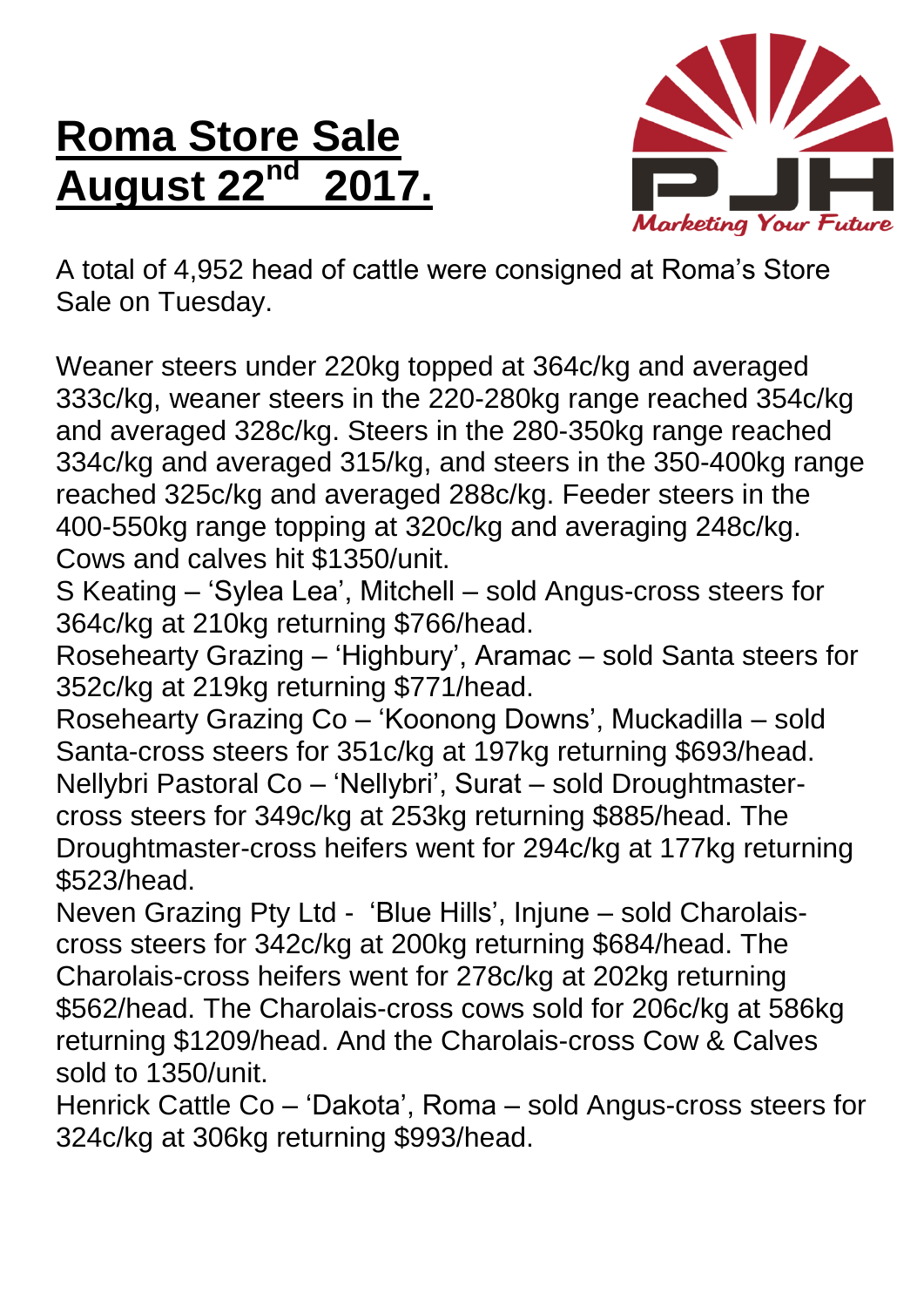A Roberts – 'Tantatton', Wallumbilla – sold steers for 286c/kg at 501kg returning \$1434/head. The heifers sold for 254c/kg at 248kg returning \$631/head.

Heifers under 220kg topped at 296c/kg and averaged 272c/kg, while heifers in the 220 – 280kg range topped at 289c/kg and averaged 273c/kg. Heifers in the 280-350kg range topped at 289c/kg, averaging 253c/kg. Heifers in the 350-450kg range topped at 276c/kg, averaging 240c/kg.

Palmtree Grazing Co – 'Palmtree', Taroom – sold Santa-cross heifers for 290c/kg at 178kg returning \$518/head.

W & K Freeman – 'Meeleebee', Wallumbilla – sold EU Accredited Santa-cross heifers for 289c/kg at 284kg returning \$823/head. West Farming P/L – 'Loomeah', Roma – sold Cross-breed heifers for 276c/kg at 398kg returning \$1100/head.

Elrose Family Trust – 'Elrose Station', Boulia – sold Charolaiscross heifers for 268c/kg at 286kg returning \$767/head.

Henricks Cattle Co – 'Burrow Downs', Injune – sold Angus-cross heifers for 264c/kg at 254kg returning \$673/head.

Cows in the 300-400kg range reached 205c/kg and averaged 172c/kg, while cows in the 400kg-500kg range reached 235c/kg and averaged 188c/kg. Cows over 500kg topped at 215c/kg, averaging 198c/kg.

Neven Grazing Co – 'Blue Hills', Injune – sold Charolais-cross cows for 206c/kg at 610kg returning \$1257/head.

Bulls under 400kg reached 330c/kg and averaged 282c/kg.

## *PJH sell 3 rd position next week.*